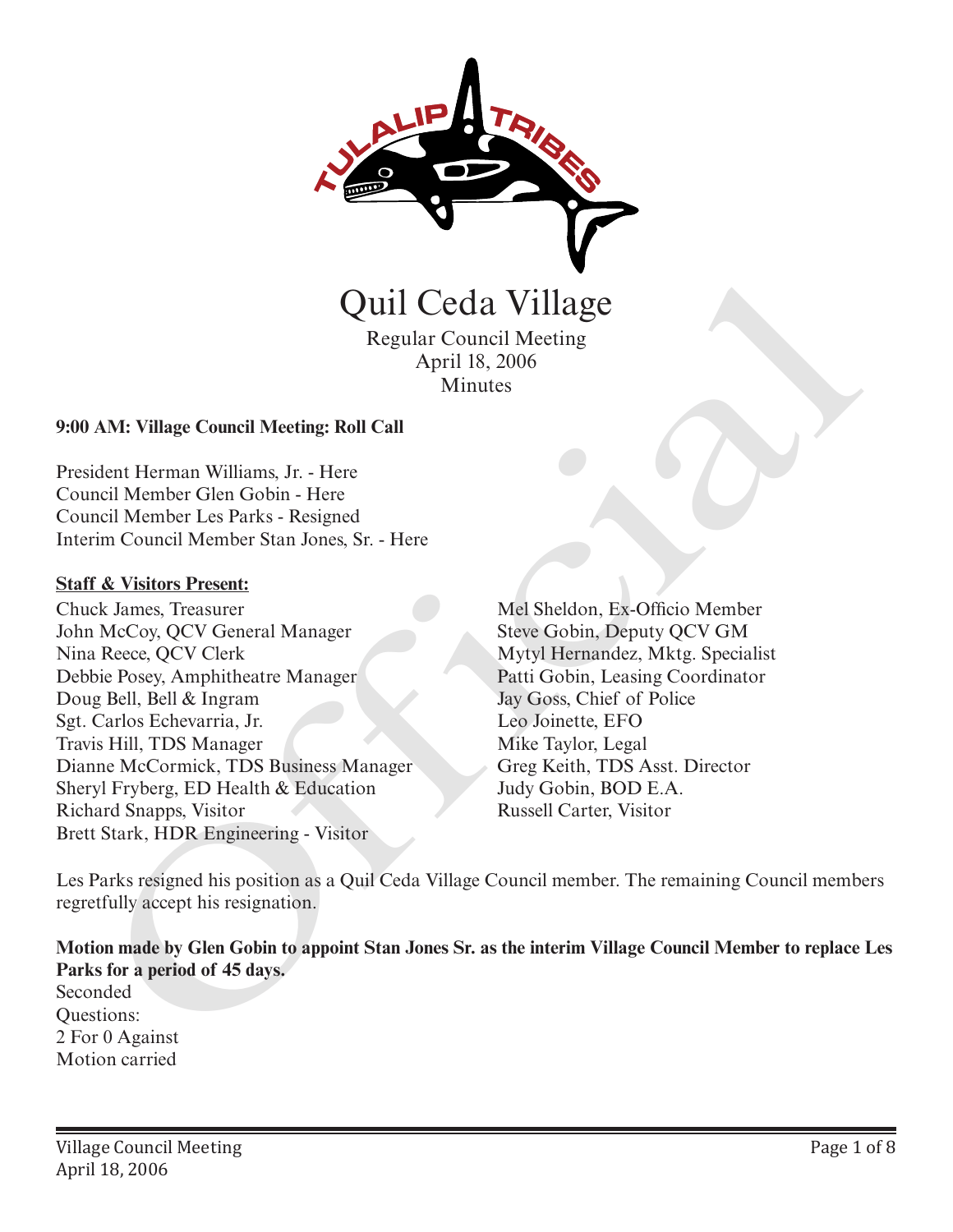1) Approval of agenda for regular Village Council Meeting of April 18, 2006. Add Snapps Property proposal Add Pharmacy in QCV Add Amphitheatre Contracts

# **Motion made by Glen Gobin to approve the regular Quil Ceda Village Council meeting agenda with the three additional items.**

Seconded **Questions** 3 For 0 Against Motion carried

2) Approval of minutes for regular Village Council Meeting of March 17, 2006.

**Motion made by Glen Gobin to approve the regular Village Council meeting minutes of March 17, 2006.** Seconded Questions: Seconded<br>
School Constant<br>
2) Approval of minutes for regular Village Council Meeting of March 17, 2006.<br>
2) Approval of minutes for regular Village Council Meeting of March 17, 2006.<br>
Motion made by Glen Gobin to approve

3 For 0 Against Motion carried

## **Tribal Design**

No agenda items

#### **Government Affairs**

**3) Motion made by Glen Gobin to approve the travel request for Tracie Stevens to attend NIGA Tribal Leaders Roundtable in Washington, DC, May 8-10 at a cost of \$1,469.20 to come from Government Affairs travel budget.**

Seconded Questions: 3 For 0 Against Motion carried

**4) Motion made by Glen Gobin to approve Resolution No. 2006-017 approving a credit card with a limit of \$7,500 for Tracie Steven, Senior Policy Analyst, Government Affairs.**

Seconded

Questions: Why the increase? No increase this is a new request. EFO asks that this be elevated to the full BOD for approval.

3 For 0 Against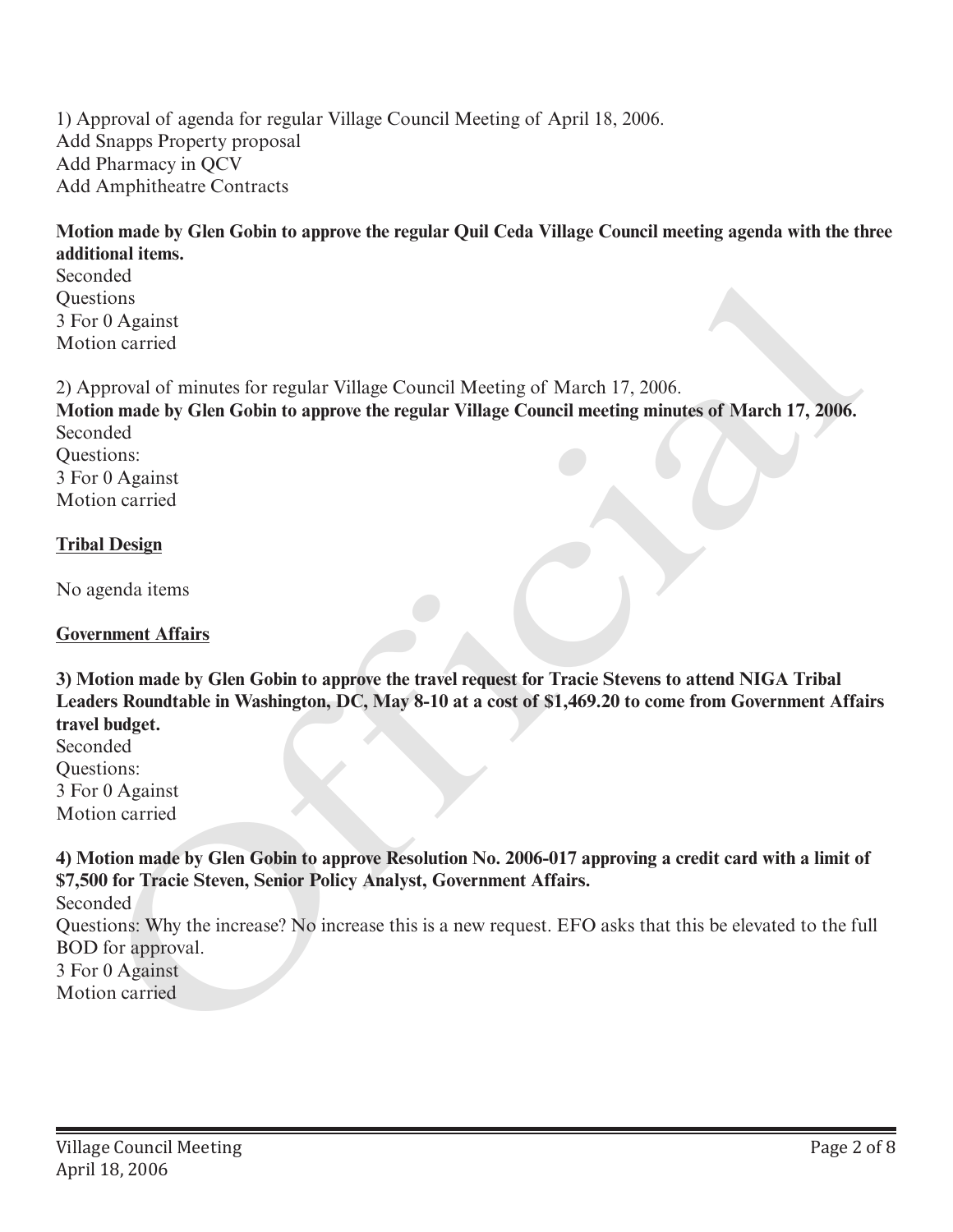# **Tulalip Tribes Police**

5) Report of March Police Activity within the Village

Discussion: Jay Goss; Carlos Echevarria; Herman Williams, Patti Gobin, Mel Sheldon; Glen Gobin; Steve Gobin; Leo Joinette; Chuck James

Handout provided. The robbery attempts at QCV have been relatively low. There have been nine traffic accidents within the Village during the month of March. Half have been speed related. Motorists are having a difficult time seeing road striping especially during rainy weather. Some are from Canada. Crosswalk will be important once the restaurant comes in to reduce risk to pedestrians. Consideration has been given to an overhead crosswalk which will require a ramp for handicap accessibility. Has the seating capacity vs. parking space been evaluated? The restaurant was required to lease more space than the ECR required due to these concerns. Some cities use the flashing crosswalk. When a person enters the crosswalk the lights would begin flashing. Wouldn't it be helpful to put turtles between the lanes? This is the second time this has been brought up in the last two months. Council would like to have the traffic consultant brought in to address these issues and report back next month. This issue needs to be a priority. The new hotel construction will impact the Village traffic pattern. Some of the main routes will be affected. The access area from 27th Avenue should be considered to keep this traffic off the main arterials such as Quil Ceda Boulevard. Village General Manager and Chief Goss should be added to the traffic meetings regarding the construction project. What happens to the cars that are impounded within Quil Ceda Village? Once the judicial process is complete, the cars are turned over to the Tribal Police Department and they use the usable cars for official business. They are labeled with "seizure vehicle". The majority of the vehicles are either junked or they are turned back to the lender due to large loans against the vehicle. The law enforcement department has a very large presence in Quil Ceda Village. The Chief would like to be included in discussions for regarding a pharmacy within the Village. Security cameras are located around all the buildings in the Village. Village would like to have cameras located at all the entrances to the Village. ients Writh the Vulgige during the month of March. Fair have been spear elected. Motofists are<br>gig at difficult time seeing rond striping especially during rainy osciets. Some arc from Canada.<br>Some like uil be important on

## **Quil Ceda Village Amphitheatre**

6) Artist Contracts for the Amphitheatre Contract for Stanley Clark & George Duke Contract for B.B. King Contract for She Daisy Contract for Sara Evans Frankie Valley & The Four Seasons (pending legal review)

**Motion made by Glen Gobin to authorize the entertainment contracts for Frankie Valley & the Four Seasons; Stanley Clark & George Duke; BB King; She Daisy; Sara Evans at the Tulalip Amphitheatre as presented (one contract approved pending legal review).**

Seconded **Ouestions** 2 For 0 Against (Herman Williams, Jr. stepped out of the room) Motion carried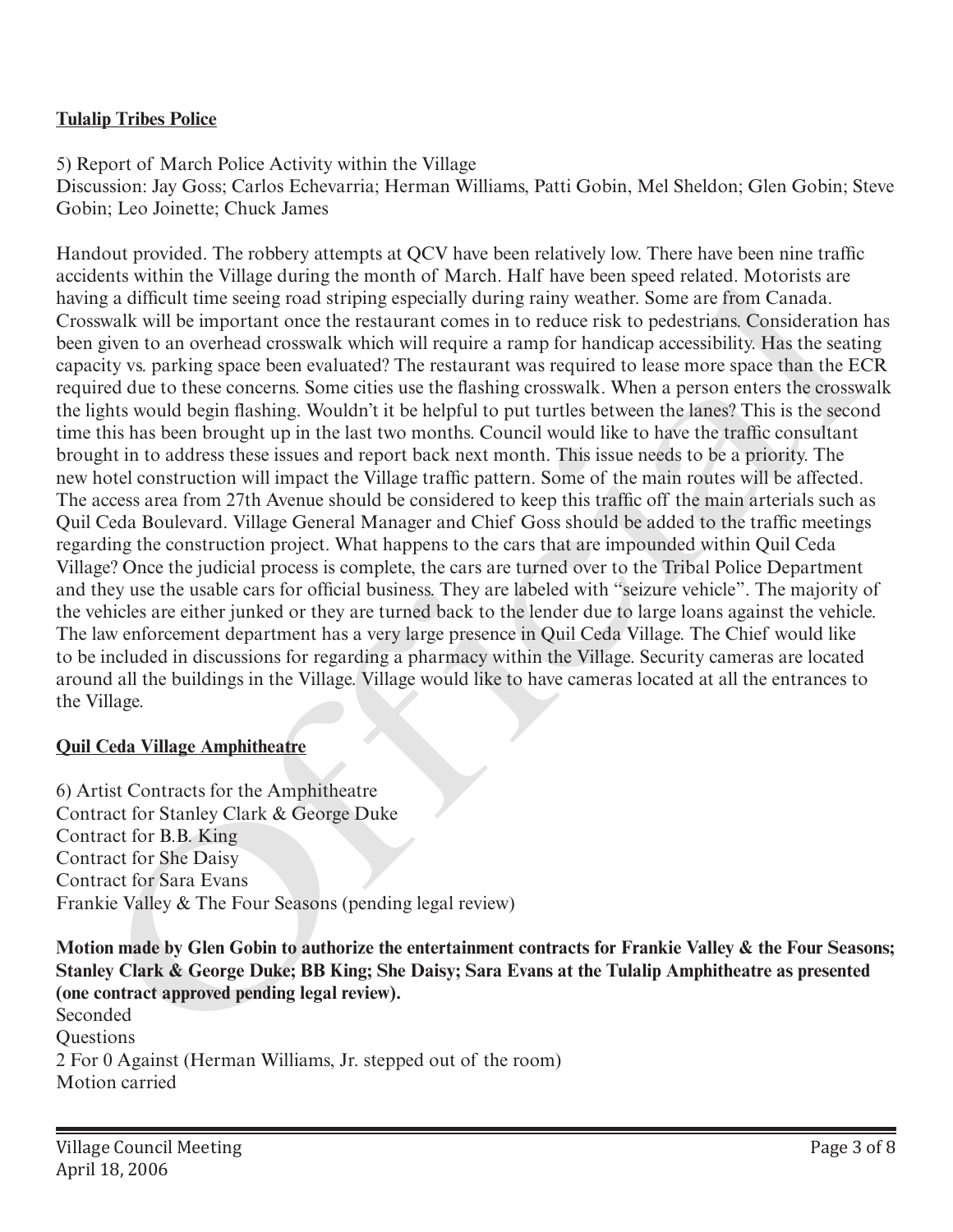## **Quil Ceda Village Utilities**

**7) Motion made to approve Resolution No. 2006-018 to the transfer of cigarette tax funds to Quil Ceda Village Utilities in the amount of \$145,000 for the payment schedule for the MBR Plant to test and purchase the Air Products Liquid Air Generator.**

Seconded Questions 3 For 0 Against Motion carried

**8) Motion made by Glen Gobin to approve the travel for Tom Gobin to attend the operator training on MBR Plants in Las Vegas, Nevada, June 4-6, 2006 at a cost of \$355.40 to come from the QCV Utilities travel budget.**

Glen Gobin: For the record Tom Gobin is my brother Seconded Questions: This is so cheap. Enviroquip is paying for everything. Staff is only asking for travel allowance. 3 For 0 Against Motion carried 3 For 0 Against<br>
Motion carried<br>
8) Motion made by Glen Gobin to approve the travel for Tom Gobin to attend the operator training on M<br>
8) Motion made by Glen Gobin to approve the travel for Tom Gobin to attend the operato

**9) Motion made by Glen Gobin to approve the travel request for Tom Gobin and Lukas Reyes to attend Native American Water Association in Las Vegas, Nevada, July 17-19, 2006 at total cost of \$2,903.40 to come from Utilities travel budget.** 

Seconded Questions: 3 For 0 Against Motion carried

10) Travel request for Lukas Reyes to attend NAWA in Las Vegas, Nevada, July 17-19, 2006 at a cost of \$1,425.00 to come from Utilities travel budget. See #9.

#### **Quil Ceda Village Special Projects**

No agenda items

#### **Quil Ceda Village Administration**

11) Letter of Engagement for 2005 Quil Ceda Village Audit for an amount not to exceed \$28,000 plus travel expenses.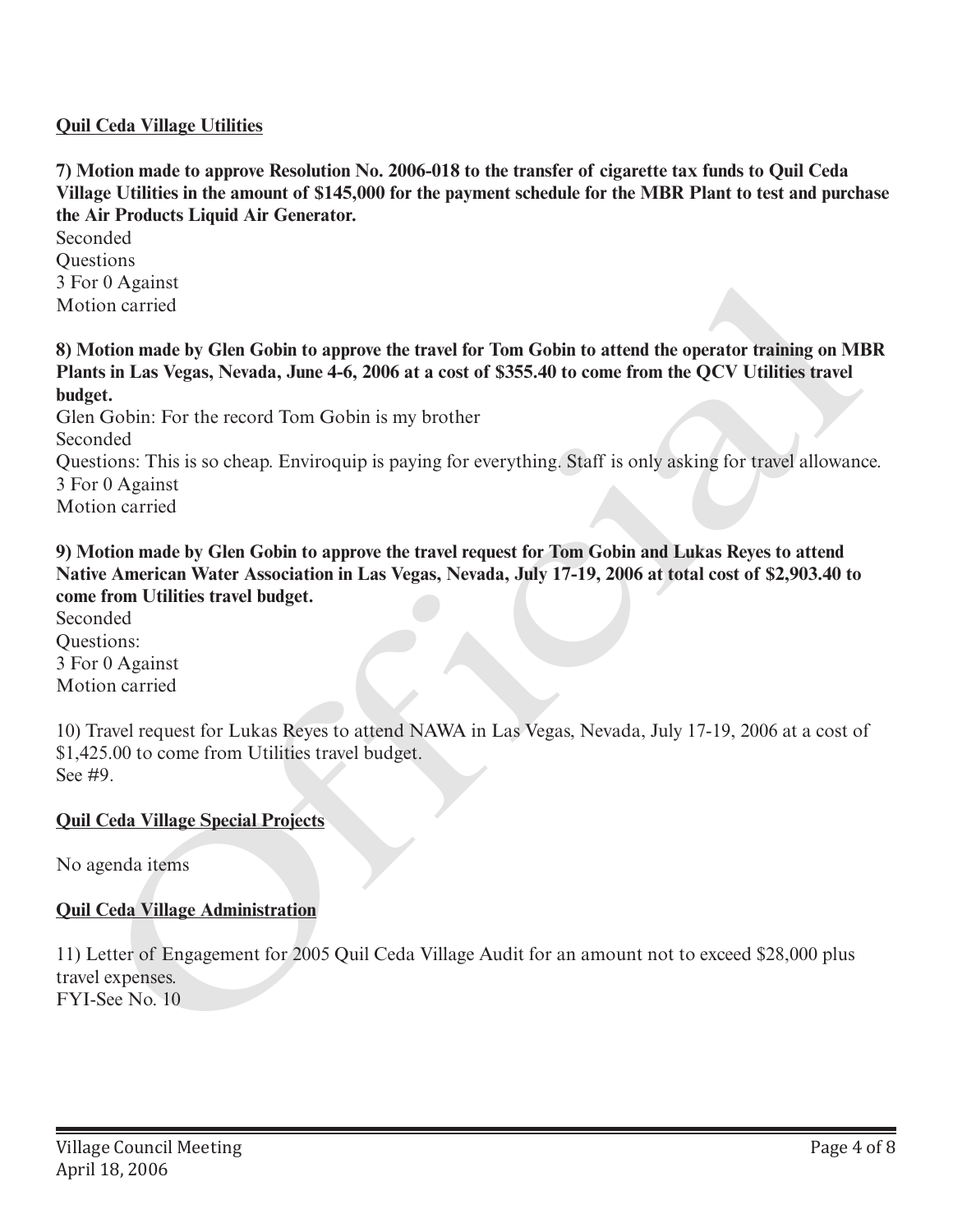**12) Motion made by Glen Gobin to approve Resolution No 2006-019, General Manager Contract Signing Authority provided that such contracts will be subject to the existing limitations of the General Manager's signing authority and being within budget.**

Seconded

Questions: If Council passes on reviewing contracts how will the Council be assured that the contract is fulfilled? The manager needs to be held accountable for his/her departments.

3 For 0 Against Motion carried

## **Quil Ceda Village Legal Department**

13) S.C.S.E & Perry LLP contract regarding Taxation and funding. Discussion: Mike Taylor; John McCoy; Chuck James; Herman Williams, Jr.

This is a money issue. The legal firm retained for the tax issues had been retained but money has not been identified to pay for the funding. An account needs to be established to pay this bill. The bills are approved through the Tulalip Board of Directors but there is no money to pay the bills. There is a line item in the strategic plan that includes this cost. Somehow in the budget process the funds were not transferred.

## LEGAL WILL DO A RESOLUTION FOR THE TTT BOD TO TRANSFER FUNDS FROM THE STRATEGIC PLAN TO QCV.

## **Tulalip Data Services Department**

**14) Motion made by Glen Gobin to approve the travel request for Carlos Echevarria, Sr. and Glen Dalgliesh to attend International Nortel Networks Association conference in San Diego, CA, June 10-15, 2006 at a cost of \$3,439.26 each to come from TDS travel budget.**

Seconded

Questions: Discussion: Greg Keith; Patti Gobin; Herman Williams Jr.; Chuck James; John McCoy; Glen Gobin; Steve Gobin; Mel Sheldon

Should a tribal member participate in this conference? The only tribal members in this area are interns and are in college full-time so they are unable to attend. It would be very important to continue to mentor the tribal members because these conferences and training will give them the real world experiences they will need to come back and do all these things. The training investment is critical. If we wait until we are ready, it may never happen. Council would like to see a plan as to how the training of tribal member employees will be accomplished. A tribal member should attend every conference. One of these people should be replaced with a tribal member. There is a plan in place for the interns. Managers need to be held accountable with staff developmental needs. The manager should make sure that a tribal member is available to meet the goals the tribe has established. The BOD is invited to come to the meetings regarding TDS. Ceda Village Legal Department<br>
C.C.S.H. & Perry L.L.P contract regarding Taxation and funding.<br>
C.C.S.H. & Perry L.L.P contract regarding Taxation and funding.<br>
11. S.S.H. & Perry L.L.P contract regarding Taxation and fund

3 For 0 Against Motion carried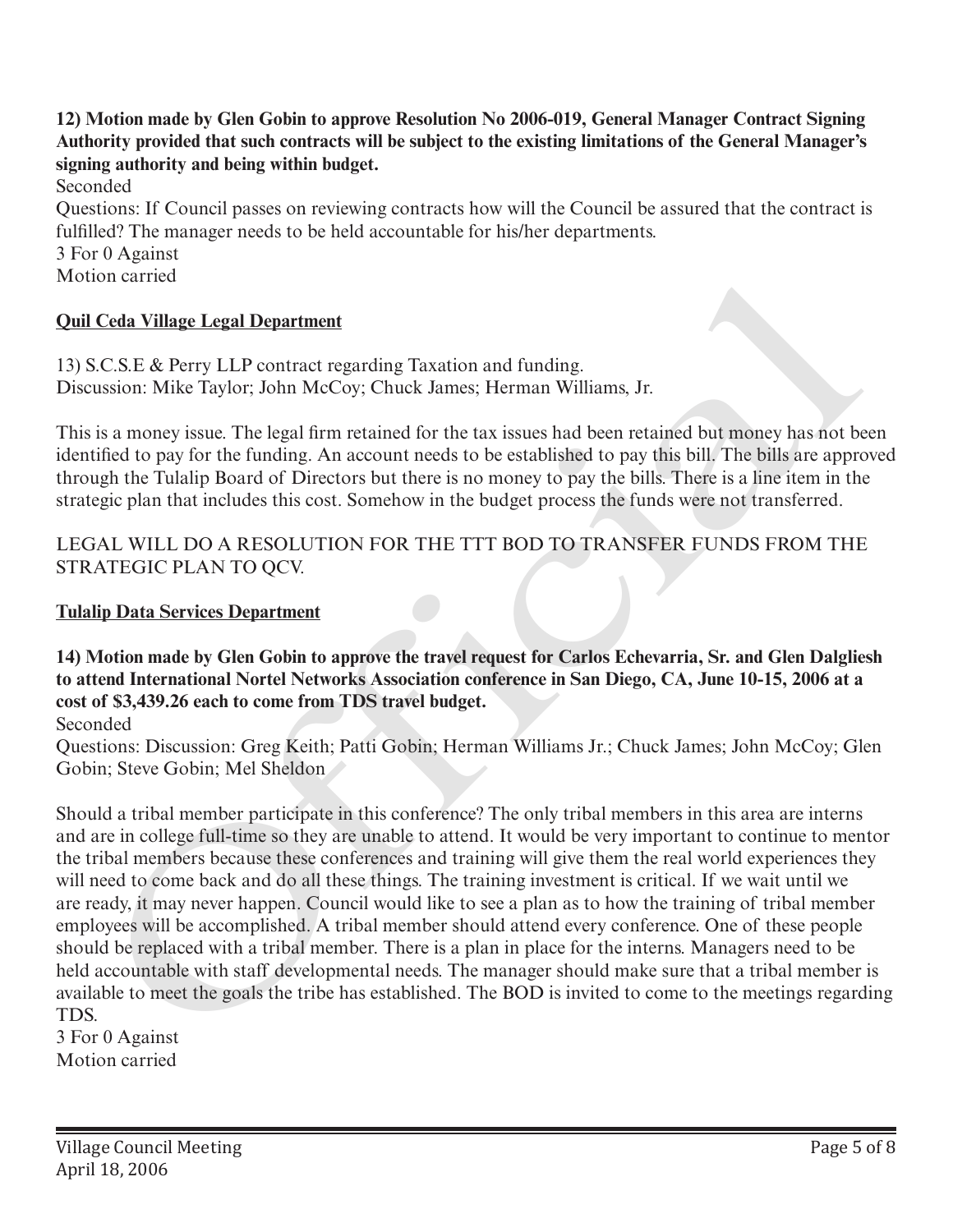**15) Motion made by Glen Gobin to approve the travel request for Diem Subbagh and Yanmei Zhao to attend RPMS Clinical Reporting Services/GPRA training May 15-18, 2006 in Scottsdale, Arizona at a Cost of \$1,456.04 each to come from TDS travel budget.** Seconded Questions: 3 For 0 Against Motion carried

**16) Resolution No 2006-020 authorizing TDS to negotiate a land lease for two (2) acres within the Village.** Discussion: Glen Gobin; Steve Gobin; Travis Hill; Leo Joinette; Chuck James; Mel Sheldon; Travis Hill; Stan Jones, Sr.

Is the Resolution for in No. 15 for architectural design for the storage building and the new TDS building? No. Okay, let's get back to the location. Is this site near the Bingo suitable to continue? What are the other options? The site located south of the State Patrol office and the South Lot near the Tulalip Inn. The Village is the most commercially marketable property the Tribe has. Locating any tribal department within the Village doesn't make financial sense if there are locations that can be utilized away from the Village. Is the site south of the State Patrol large enough for future expansion? Looking out five to ten years, it is. It was originally planned for a number of facilities including a City Hall; Public Safety Building; Fire; etc. Modular buildings were the original proposal brought forward. Infrastructure is the driver behind this. Council does not want to start putting buildings in at random. A long-term plan needs to be developed and then it needs to be adhered to. The appraisals for the Village are too high to put this type of building within the Village. Council is not in favor of the two locations within the Village. The South Lot needs to have a planned developed for it, also. It sounds like the only real option is where the Village Administration building is being considered just south of the existing State Patrol building. **16) Resolution No 2006-020 authorizing TDS to negotiate a land lease for two (2) acress within the Village<br>Discussion: Gien Gobin; Steve Gobin; Travis Hill; Leo Joinette; Chuck James; Mel Sheldon; Travis Hill<br>Stan Jones,** 

## **Motion made by Glen Gobin to continue with the Quil Ceda Village master plan which puts the Village Administration building just south of the existing State Patrol building?**

Seconded

Questions

3 For 0 Against

Motion carried

Further discussion: Some preliminary testing needs to be done. Please have staff prepare some reports on this site. Would this area be leased? Council will need a better understanding between governmental services vs. a business entity before they could make that decision.

# **17) Resolution No 2006-021 authorizing TDS to expend \$250,000 for architectural and engineering services in the design of the new TDS building to be funded out of TTT Strategic Planning budget.**

Discussion: See No. 14.

Staff is to go back out and see if architectural students could be used for this and if not then bring back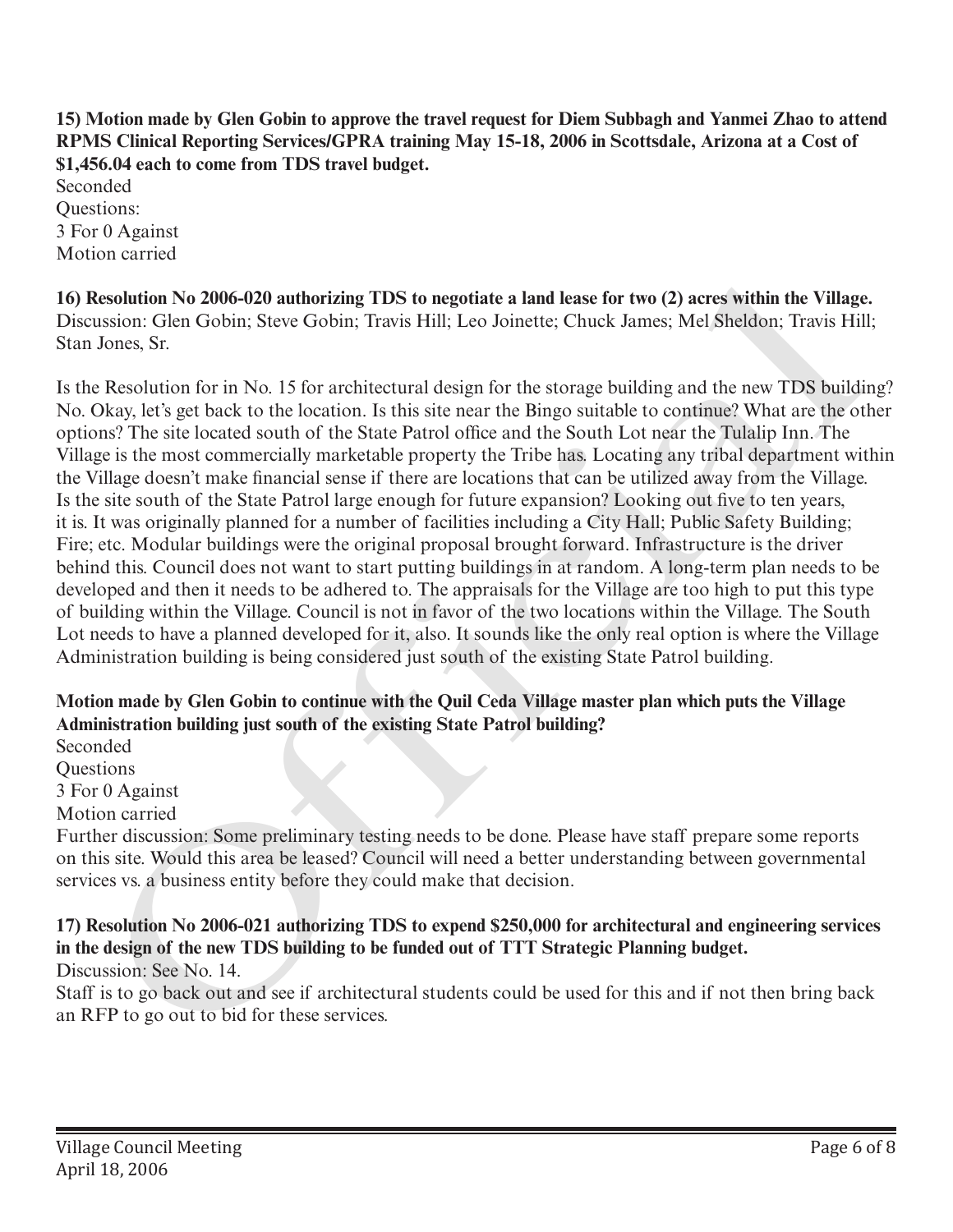**18) Motion made by Glen Gobin to adopt Resolution No 2006-022 authorizing the Council President to sign a contract between Cablevision/TDS and LEDCORE Technical Services, Inc to perform the Fiber Optic Cable infrastructure at a cost of \$490,529.**

Seconded 3 For 0 Against Motion carried

# **Quil Ceda Village Economic Development**

19) Request for an extension of Quil Ceda Village Water & Sewer to the Snapps property located adjacent (North) of The Village boundaries.

Discussion: Mr. Russell Carter; Richard Snapps; Patti Gobin; Glen Gobin; Stan Jones, Sr.;

Mr. Snapps has about nine acres of property adjacent to Quil Ceda Village. The Snapps have negotiated a tentative agreement with a developer but it is on hold because it needs to have sewer and water from the Village. The developer has made some concessions that will make it attractive to the Village and the development will not compete with the tribes' development. The developer was asked to wait until staff and Village Council have the opportunity to discuss the development. Proposal is for a 99 room Microtel Motel. Council believes this requires an executive meeting to discuss this area and the extension of services to this facility. The developer is proposing to do many added amenities to the facility. The motel would provide a complimentary shuttle service to the casino. He would provide tribal rates and would set up an educational scholarship program for a tribal member in the area of hospitality. Council would like to come back with a conclusion for Mr. Snapps' request. How long of a lease is the developer looking at? 25 years with an option for 10 more years. The developer would like to start by August 1, 2006 with completion in early 2007. The developer has the franchise now. Microtel is a subsidiary of the Hyatt Hotel chain. The developer has offered for Council and staff to come to the Microtel in Elma, Washington to spend a complimentary night at this motel to see what this chain is comparable too. If the developer cannot locate here, he will go somewhere within a five mile radius of the Tulalip Casino. Ceaa Village Economic Development<br>
Ceaa Village Water & Sewer to the Snapps property located adjace<br>
Request for an extension of Quil Ceda Village Water & Sewer to the Snapps property located adjace<br>
th) of The Village Sou

20) Pharmacy within Quil Ceda Village Retail Center.

Discussion: Patti Gobin; Steve Gobin; Chuck James; Glen Gobin; Mel Sheldon; Doug Bell; Debbie Posey; Michael Taylor

The space is available within the retail center for a pharmacy. The previous tenant has to pay the lease until it came be leased to someone else. This is a tribal business venture and the business plan is being developed. There is potential for profit with this type of business. Staff needs to have a more thorough discussion on this regarding Indian Health Service and other issues. The provision to provide this service to tribal members has to be addressed. Third party insurers would be billed. There aren't any non-compete clauses within any of the existing leases to prevent a pharmacy here. The current tribal pharmacy is structured in a way that it is experiencing five figure losses each month. It will be an adjustment for tribal members. The complications with the pharmacy have to do with contracts we have with Indian Health Services. IHS just lost a court decision just like this on the east coast last week. It is currently being appealed by IHS. The question is how to deal with the current tenant's lease.